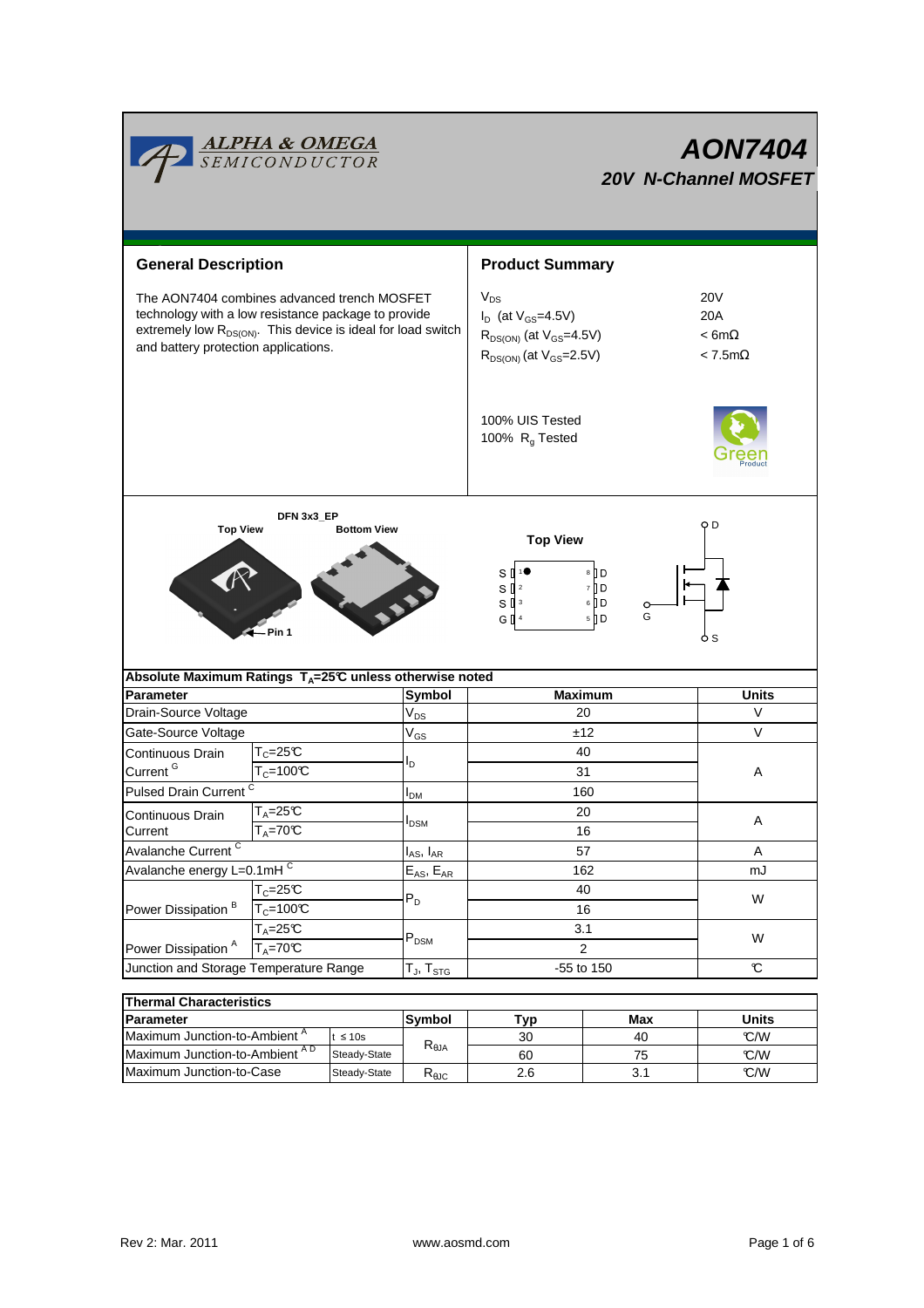

#### **Electrical Characteristics (TJ=25°C unless otherwise noted)**

| <b>Symbol</b>              | Parameter                                          | <b>Conditions</b>                                    | Min                     | Typ            | <b>Max</b> | <b>Units</b> |  |  |  |
|----------------------------|----------------------------------------------------|------------------------------------------------------|-------------------------|----------------|------------|--------------|--|--|--|
| <b>STATIC PARAMETERS</b>   |                                                    |                                                      |                         |                |            |              |  |  |  |
| $\mathsf{BV}_\mathsf{DSS}$ | Drain-Source Breakdown Voltage                     | $I_D = 250 \mu A$ , $V_{GS} = 0V$                    | 20                      |                |            | V            |  |  |  |
|                            | Zero Gate Voltage Drain Current                    | $V_{DS}$ =20V, $V_{GS}$ =0V                          |                         |                | 1          | μA           |  |  |  |
| $I_{DSS}$                  |                                                    |                                                      | $T_{\parallel} = 55$ °C |                | 5          |              |  |  |  |
| l <sub>GSS</sub>           | Gate-Body leakage current                          | $V_{DS}$ =0V, $V_{GS}$ = ±12V                        |                         |                | 100        | nA           |  |  |  |
| $V_{GS(th)}$               | Gate Threshold Voltage                             | $V_{DS} = V_{GS} I_D = 250 \mu A$                    | 0.5                     | $\mathbf{1}$   | 1.6        | $\vee$       |  |  |  |
| $I_{D(ON)}$                | On state drain current                             | $V_{GS}$ =10V, $V_{DS}$ =5V                          | 160                     |                |            | A            |  |  |  |
|                            | Static Drain-Source On-Resistance                  | $V_{GS}$ =4.5V, $I_{D}$ =20A                         |                         | 4.9            | 6          | $m\Omega$    |  |  |  |
| $R_{DS(ON)}$               |                                                    |                                                      | $T_J = 125C$            | 6.2            | 7.4        |              |  |  |  |
|                            |                                                    | $V_{GS}$ =2.5V, I <sub>D</sub> =18A                  |                         | 5.8            | 7.5        | $m\Omega$    |  |  |  |
| $g_{FS}$                   | <b>Forward Transconductance</b>                    | $V_{DS} = 5V$ , $I_D = 20A$                          |                         | 105            |            | S            |  |  |  |
| $V_{SD}$                   | Diode Forward Voltage                              | $I_S = 1A, V_{GS} = 0V$                              |                         | 0.6            | 1          | $\vee$       |  |  |  |
| $I_{\rm S}$                | Maximum Body-Diode Continuous Current <sup>G</sup> |                                                      |                         |                | 40         | A            |  |  |  |
|                            | <b>DYNAMIC PARAMETERS</b>                          |                                                      |                         |                |            |              |  |  |  |
| $C_{\text{iss}}$           | Input Capacitance                                  |                                                      | 3080                    | 3860           | 4630       | pF           |  |  |  |
| $C_{\rm{oss}}$             | <b>Output Capacitance</b>                          | $V_{GS}$ =0V, $V_{DS}$ =10V, f=1MHz                  | 520                     | 740            | 960        | рF           |  |  |  |
| $C_{\text{rss}}$           | Reverse Transfer Capacitance                       |                                                      | 350                     | 580            | 810        | pF           |  |  |  |
| $\mathsf{R}_{\mathsf{g}}$  | Gate resistance                                    | $V_{GS}$ =0V, $V_{DS}$ =0V, f=1MHz                   | 0.6                     | 1.4            | 2.1        | Ω            |  |  |  |
|                            | <b>SWITCHING PARAMETERS</b>                        |                                                      |                         |                |            |              |  |  |  |
| $Q_q(4.5V)$                | <b>Total Gate Charge</b>                           |                                                      | 28                      | 36             | 43         | nC           |  |  |  |
| $\mathsf{Q}_{\mathsf{gs}}$ | Gate Source Charge                                 | $V_{GS}$ =10V, $V_{DS}$ =10V, $I_D$ =20A             | $\overline{7}$          | 9              | 11         | nC           |  |  |  |
| $\mathsf{Q}_{\mathsf{gd}}$ | Gate Drain Charge                                  |                                                      | $\overline{7}$          | 12             | 17         | nC           |  |  |  |
| $t_{D(on)}$                | Turn-On DelayTime                                  |                                                      |                         | $\overline{7}$ |            | ns           |  |  |  |
| $t_r$                      | Turn-On Rise Time                                  | $V_{GS}$ =10V, $V_{DS}$ =10V, R <sub>L</sub> =0.56Ω, |                         | 8              |            | ns           |  |  |  |
| $t_{D(\text{off})}$        | Turn-Off DelayTime                                 | $R_{\text{GEN}} = 3\Omega$                           |                         | 70             |            | ns           |  |  |  |
| $\mathbf{t}_\text{f}$      | <b>Turn-Off Fall Time</b>                          |                                                      |                         | 18             |            | ns           |  |  |  |
| $t_{rr}$                   | Body Diode Reverse Recovery Time                   | $I_F = 20A$ , dl/dt=500A/ $\mu$ s                    | 13                      | 17             | 20         | ns           |  |  |  |
| $\mathsf{Q}_{\mathsf{rr}}$ | Body Diode Reverse Recovery Charge                 | $I_F = 20A$ , dl/dt=500A/ $\mu$ s                    | 29                      | 36             | 43         | nC           |  |  |  |

A. The value of R<sub>θJA</sub> is measured with the device mounted on 1in<sup>2</sup> FR-4 board with 2oz. Copper, in a still air environment with T<sub>A</sub> = 25°C. The Power dissipation P<sub>DSM</sub> is based on R<sub>6JA</sub> t  $\leq$  10s value and the maximum allowed junction temperature of 150°C. The value in any given application depends on the user's specific board design.

B. The power dissipation  $P_D$  is based on  $T_{J(MAX)}=150^{\circ}C$ , using junction-to-case thermal resistance, and is more useful in setting the upper dissipation limit for cases where additional heatsinking is used.

C. Repetitive rating, pulse width limited by junction temperature  $T_{J(MAN)}$ =150°C. Ratings are based on low frequency and duty cycles to keep initial  $T_J = 25^\circ \text{C}$ . Maximum avalanche current limited by tester capability.

D. The  $R_{\theta JA}$  is the sum of the thermal impedence from junction to case  $R_{\theta JC}$  and case to ambient.

E. The static characteristics in Figures 1 to 6 are obtained using <300µs pulses, duty cycle 0.5% max.

F. These curves are based on the junction-to-case thermal impedence which is measured with the device mounted to a large heatsink,

assuming a maximum junction temperature of  $T_{J(MAX)}$ =150°C. The SOA curve provides a single pulse ratin g.

G. The maximum current rating is package limited.

H. These tests are performed with the device mounted on 1 in<sup>2</sup> FR-4 board with 2oz. Copper, in a still air environment with T<sub>A</sub>=25°C.

THIS PRODUCT HAS BEEN DESIGNED AND QUALIFIED FOR THE CONSUMER MARKET. APPLICATIONS OR USES AS CRITICAL COMPONENTS IN LIFE SUPPORT DEVICES OR SYSTEMS ARE NOT AUTHORIZED. AOS DOES NOT ASSUME ANY LIABILITY ARISING OUT OF SUCH APPLICATIONS OR USES OF ITS PRODUCTS. AOS RESERVES THE RIGHT TO IMPROVE PRODUCT DESIGN, FUNCTIONS AND RELIABILITY WITHOUT NOTICE.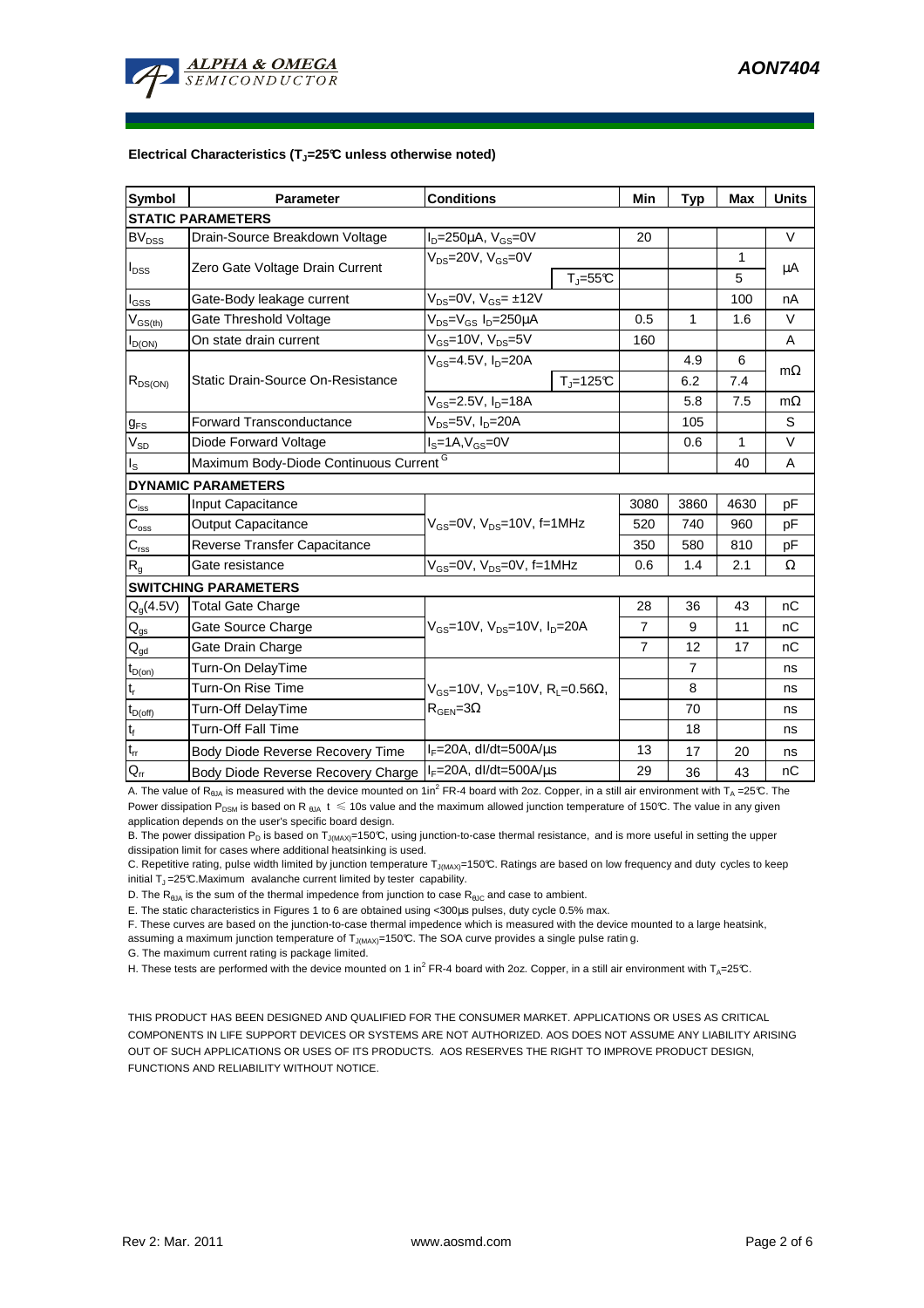

**ALPHA & OMEGA**  $SEMICONDUCTOR$ 

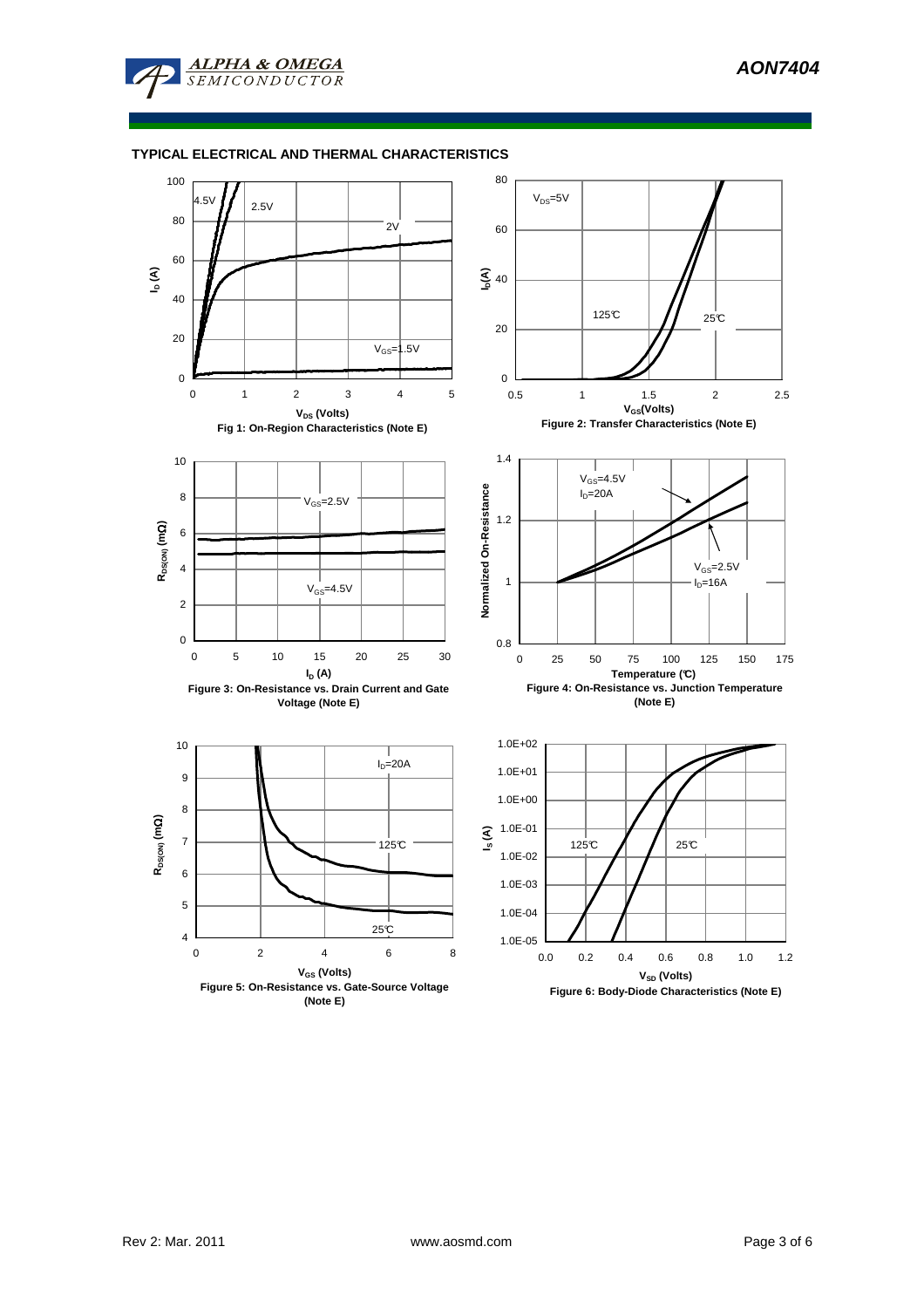

### **TYPICAL ELECTRICAL AND THERMAL CHARACTERISTICS**

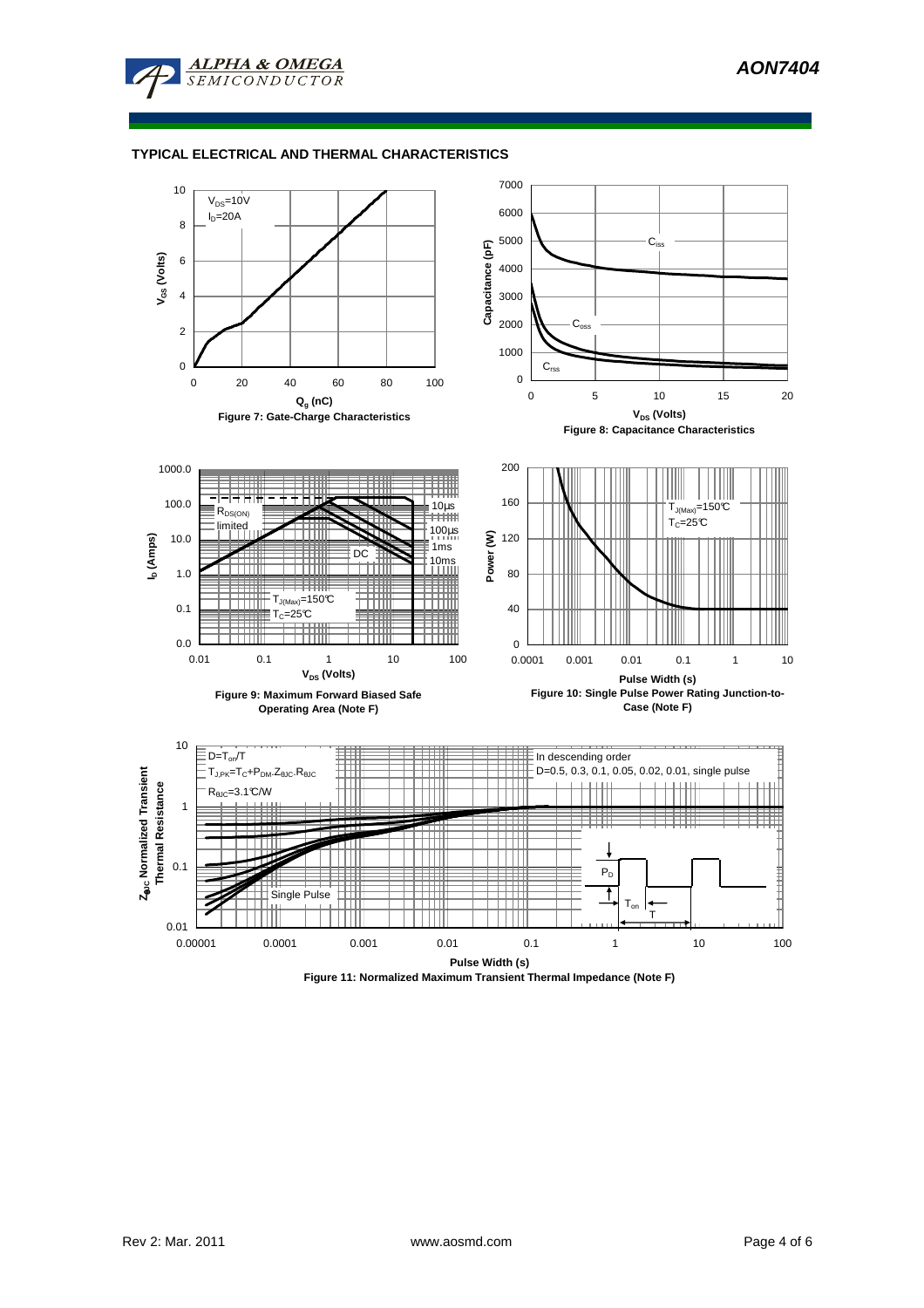

#### **TYPICAL ELECTRICAL AND THERMAL CHARACTERISTICS**